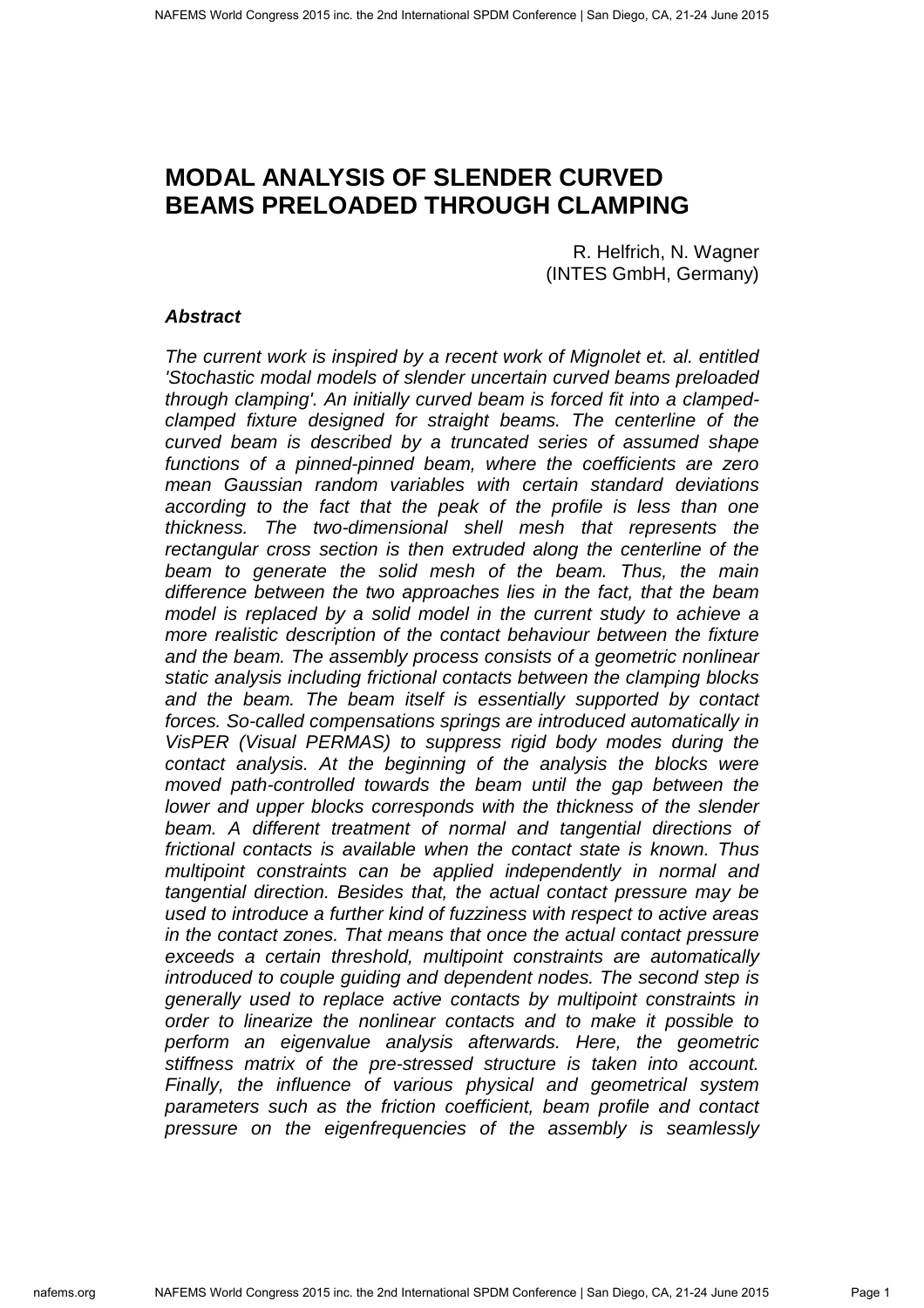investigated by means of a sampling procedure. All computations are carried out in PERMAS. Solver specific commands are highlighted by a preceding dollar sign and capital letters in the subsequent sections.

# **1. Overview**

Different clamping conditions have a distinct effect on the dynamic behaviour of jointed structures. Åkesson [1] conducted an experimental modal analysis of boring bars. The results demonstrate that the different controlled clamping conditions yield different dynamic properties of the clamped boring bars. Carpinteri [4] investigated the influence of applied axial loads on the fundamental vibration frequency of slender beams. Druesne [6] proposed numerical parametric methods for predicting the effect of uncertainties in the input parameters on the natural frequencies of structures. Mignolet [7] considered a nonparametric stochastic modelling approach of structures with uncertain boundary conditions. Treyssède [8] studied pre-bending effects upon the vibrational modes of thermally pre-stressed planar beams. Tison [5] used a fuzzy approach to describe the behaviour of mechanical systems with uncertain boundary conditions.

# **2. Computational Experiment**

The finite element model consists of 288 linear hexahedral elements for the clamping blocks and 2000 elements for the slender beam Fig. 1. Boundary conditions are illustrated by red, green and red arrows according to  $x, y$  and  $z$  –direction. The arrows are oriented towards the corresponding node in case of inhomogeneous boundary conditions (\$PRESCRIBED) and opposite direction for homogeneous boundary conditions (\$SUPPRESS). Translational and rotational degrees of freedom are marked by single and double arrows, respectively.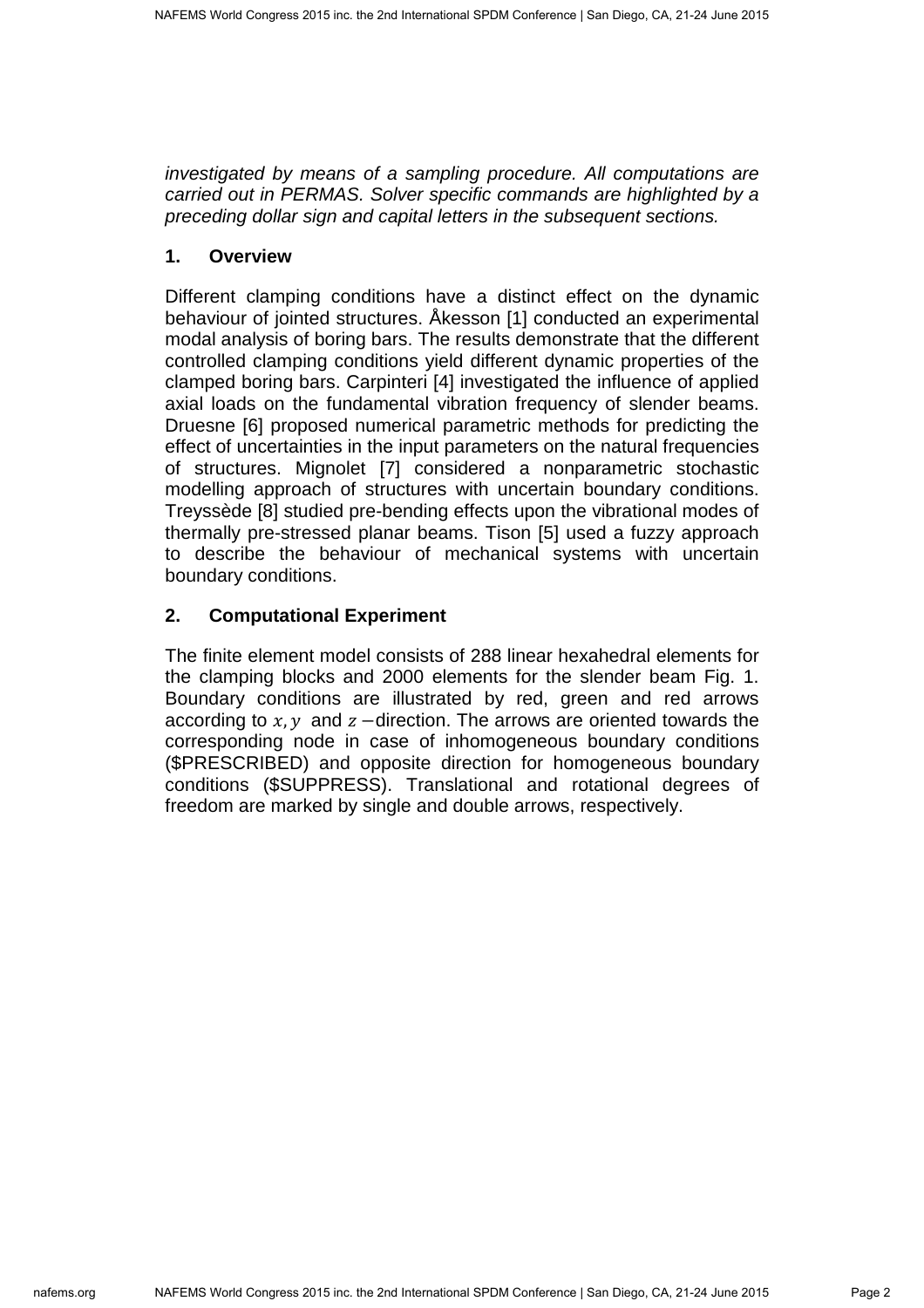

Figure 1: Finite element model of the clamping fixture and beam

The geometrical and physical properties of the clamping fixture and beam are listed in Table 1.

| Length of clamping block $l_{ch}$ [mm]        |       |
|-----------------------------------------------|-------|
| Length of the beam (clamp to clamp) $lb$ [mm] | 228.6 |
| Young's modulus E [GPa]                       | 204.7 |
| Poisson's ratio $\nu$                         | 0.28  |
| Density $\rho$ [kg/m <sup>3</sup> ]           | 7860. |
| Friction coefficient $\mu$                    | 0.3   |

**Table 1: Geometrical and physical properties of the assembly** 

Two surface to node contacts are defined between the adjacent surfaces of clamping blocks and the lower and upper surface of the beam, respectively. All contacts are easily defined through the Contact Wizard in VisPER (Visual PERMAS) [10].The clamping block with a coarse mesh is the guiding partner of the contact.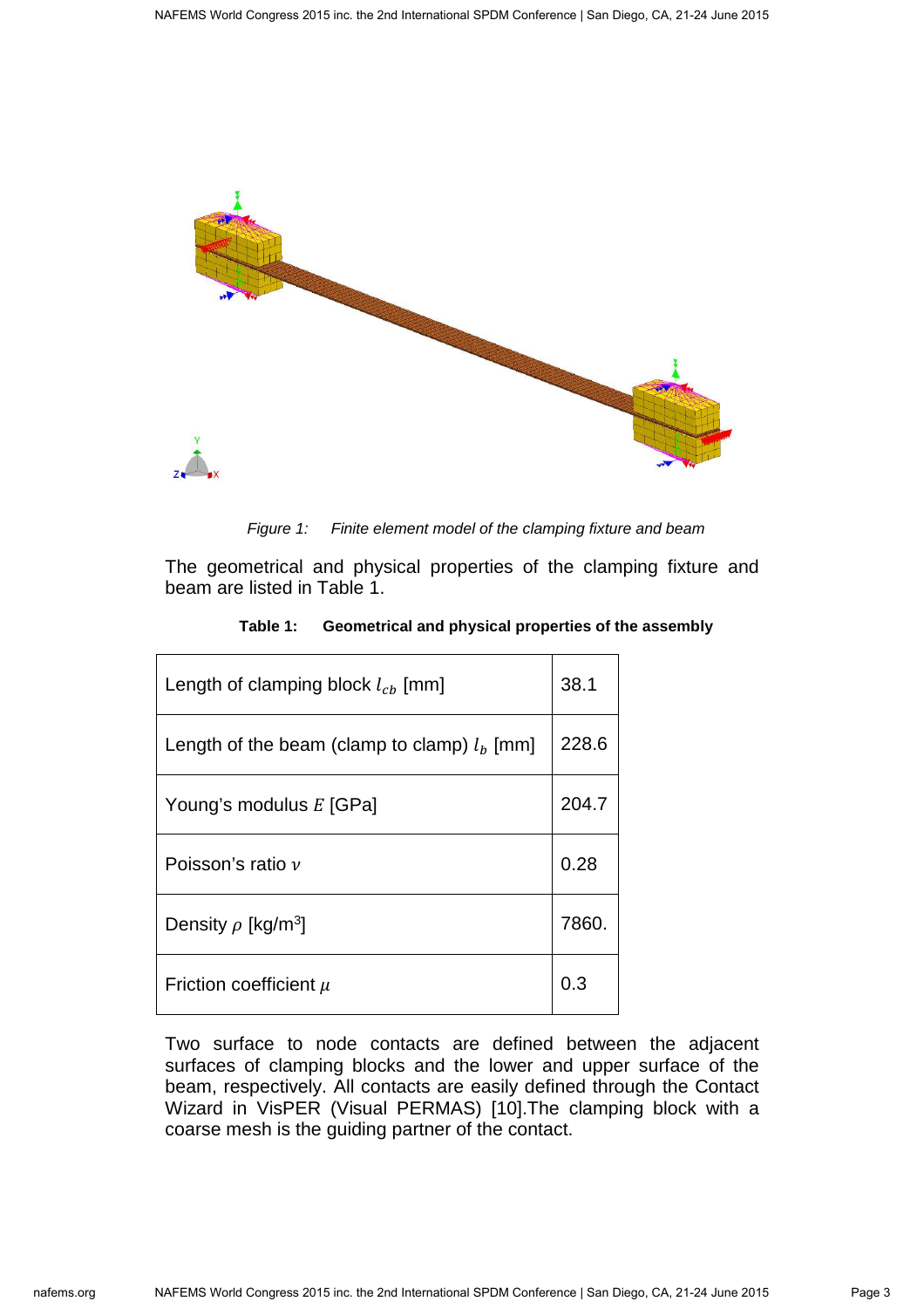



The initial gap between the blocks and the beam is closed by moving the clamping blocks towards the beam, until the distance between opposite clamping blocks match the thickness of the initially curved beam.





A geometrically nonlinear static analysis is conducted in the first step. The contact pressure distribution is illustrated in Fig. 4.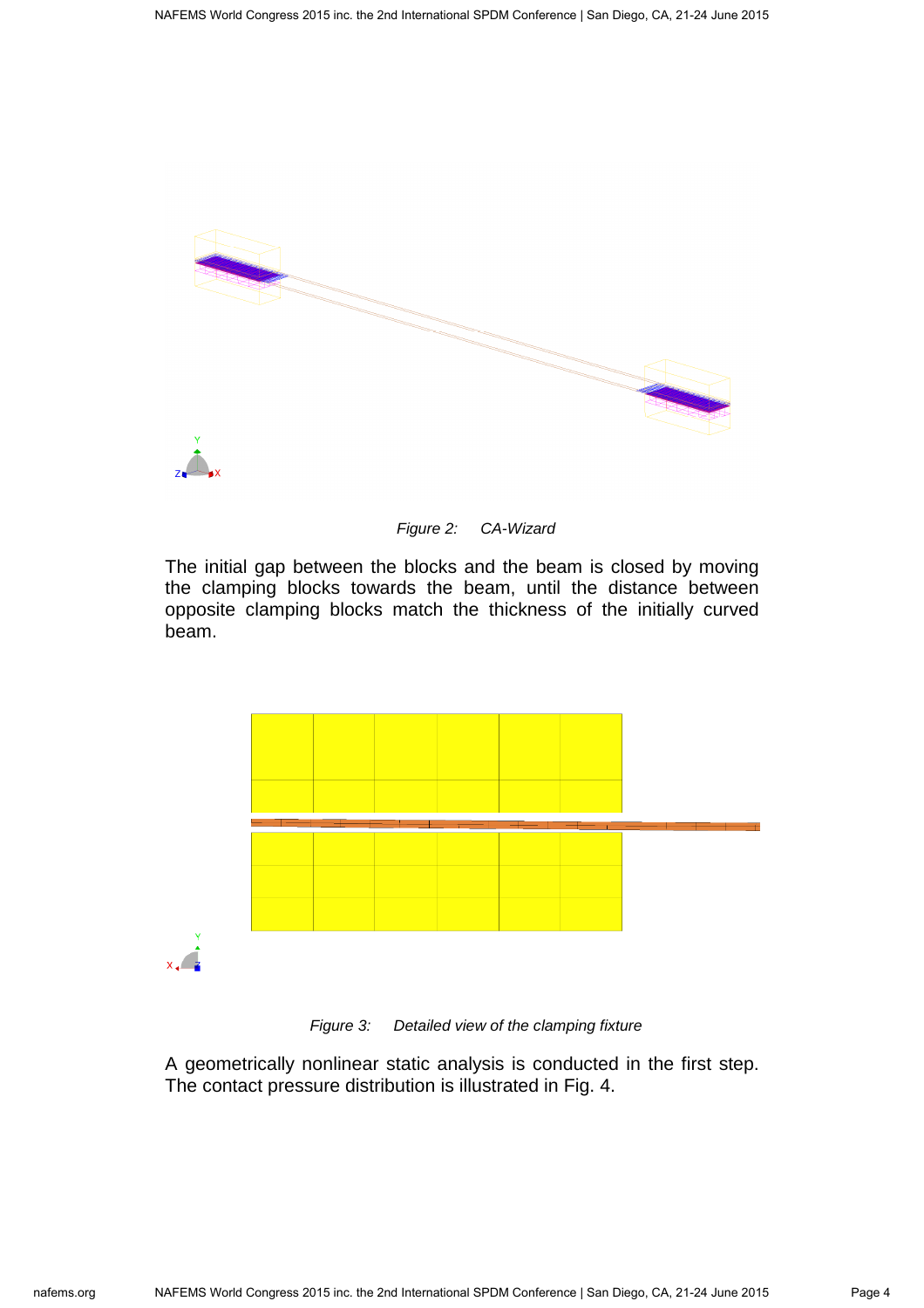

Figure 4: Contact pressure distribution

The displacement field at the end of the first step is used to update the nodal point coordinates. All active contacts are automatically replaced by general MPC's using \$CONTLOCK. There exist various options to configure the behaviour of the contact linearization. Besides different handling of normal and tangential directions additional limits for minimum contact pressure, normal contact force, frictional force, gap width, etc. can be specified for each contact definition. A complete overview is available in the user's reference manual [9].

Based on the linearized contact, a real eigenvalue analysis is performed. Case A denotes the case, where active contacts are locked in normal and tangential directions, case  $B$  considers the scenario where the tangential direction is free. Obviously, configuration  $A$  tends to be stiffer. A threshold value for the minimum contact pressure  $\sigma_{\min} =$ 20 N/mm<sup>2</sup> is applied in case  $C$ . All active contact zones with lower contact pressure are neglected. Thus the number of multipoint constraints decreases. Therefore the eigenfrequencies decrease as well.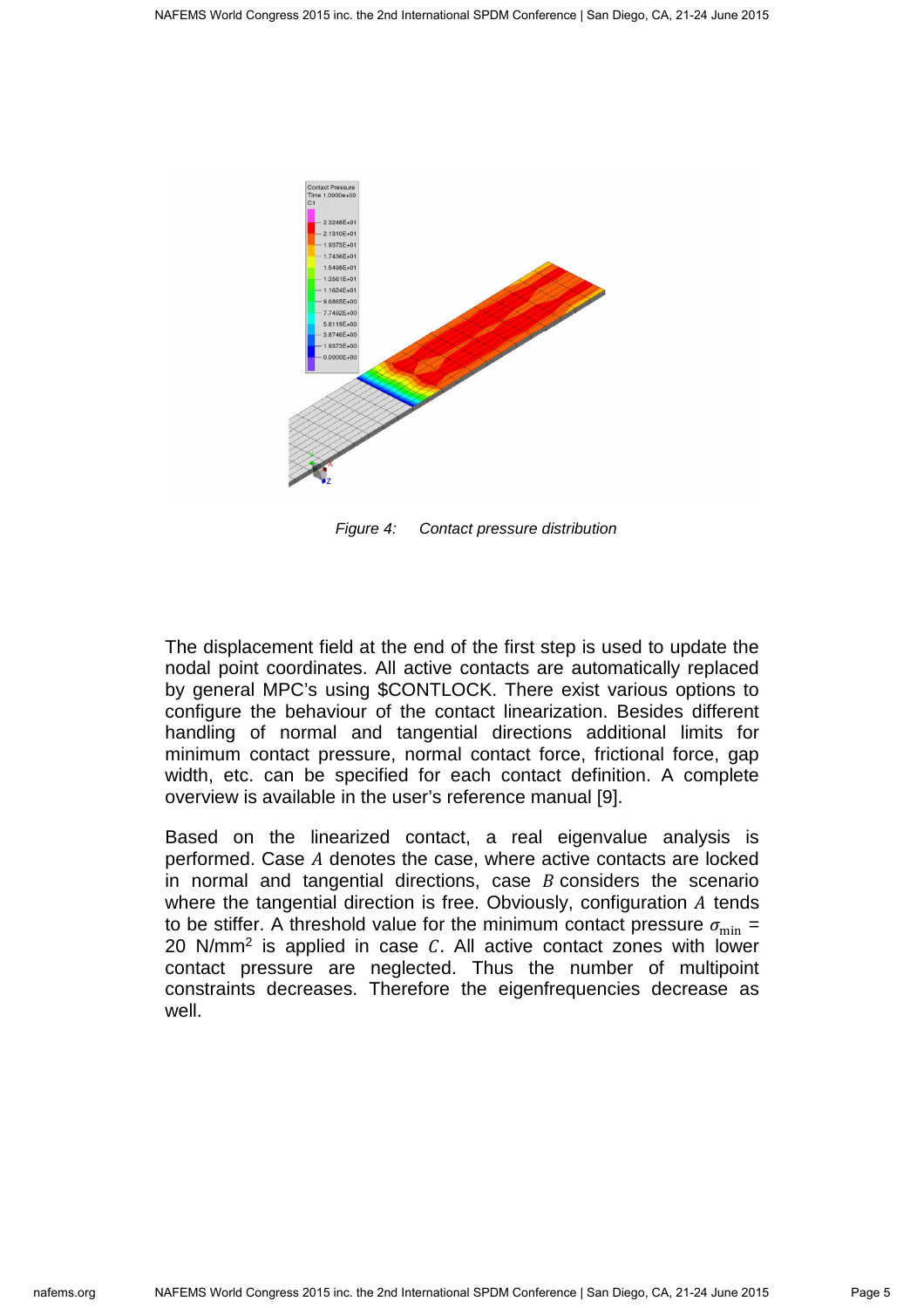

Figure 5: First bending mode

|                                | Case A     | Case $B$   | Case $C$   |
|--------------------------------|------------|------------|------------|
| Mode $i$                       | $f_i$ [Hz] | $f_i$ [Hz] | $f_i$ [Hz] |
| 1 <sup>st</sup> Bending mode   | 97.5       | 92.1       | 88.8       |
| 2 <sup>nd</sup> Bending mode   | 214.9      | 213.7      | 202.8      |
| 3rd Bending mode               | 424.2      | 421.2      | 400.4      |
| 4 <sup>th</sup> Bending mode   | 697.7      | 693.9      | 658.5      |
| 1 <sup>st</sup> Torsional mode | 868.6      | 875.0      | 852.4      |

#### **Table 2: Eigenfrequencies of the coupled system**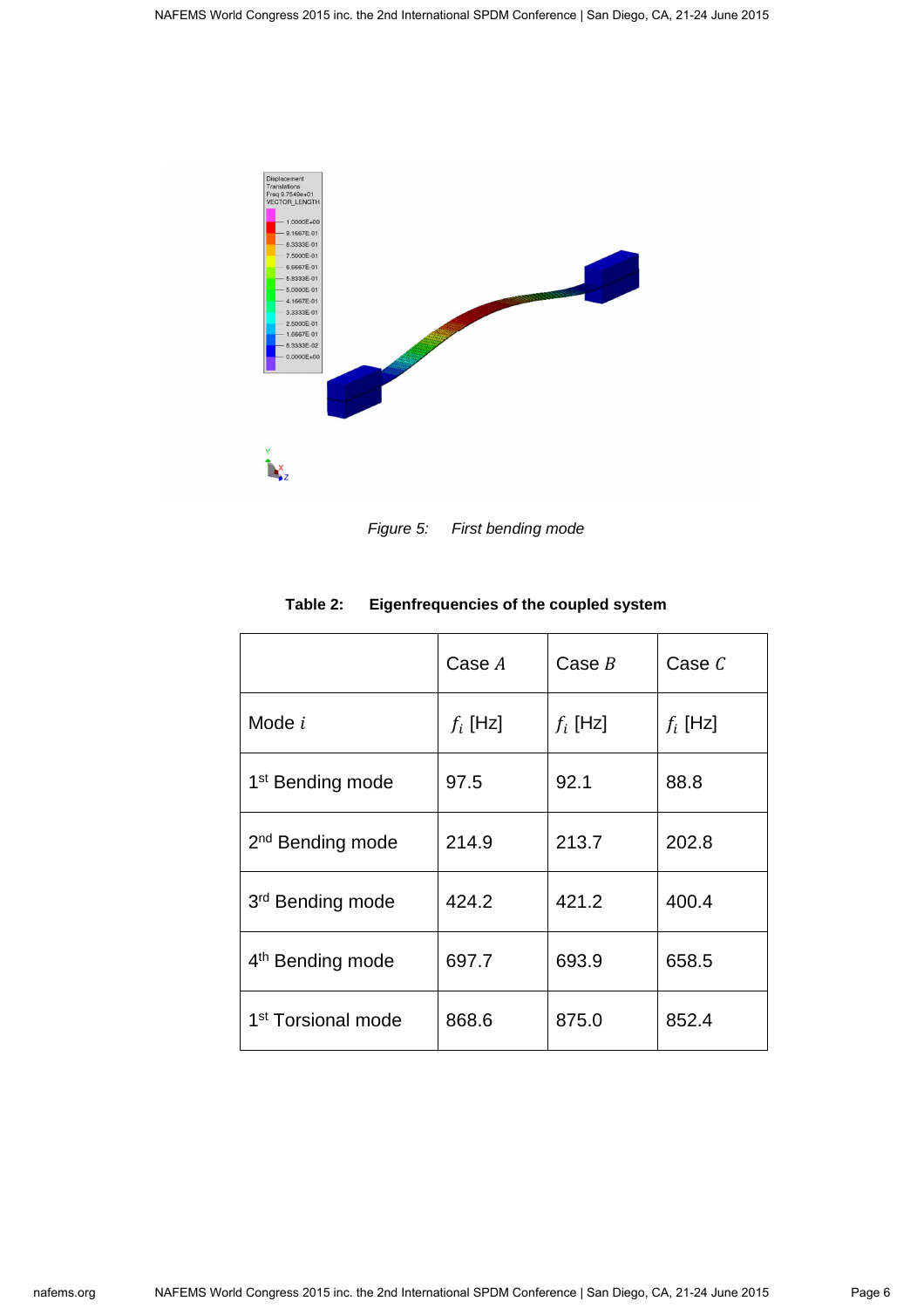### **3. Conclusions**

The analysis of dynamic properties such as eigenfrequencies of slender bars concerning different clamping conditions are discussed. As part of the examination of variability of eigenfrequencies in jointed structures, the engineer should consider a more realistic description of couplings to improve the confidence intervals of natural frequencies. A tied contact is rarely an accurate description in real-world applications.

#### **4. References**

- [1] Åkesson, Henrik; Smirnova, Tatiana; Håkansson, Lars (2009), Analysis of dynamic properties of boring bars concerning different clamping conditions, Mechanical Systems and Signal Processing, Vol. 23, pp. 2629—2647.
- [2] Avalos, Javier; Richter, Lanae A.; Wang, X. Q.; Murthy, Raghavendra; Mignolet, Marc P. (2015), Stochastic modal models of slender uncertain curved beams preloaded through clamping, Journal of Sound and Vibration (in press)
- [3] Batou, A.; Soize, C.; Audebert, S. (2015), Model identification in computational stochastic dynamics using experimental modal data, Mechanical Systems and Signal Processing, Vol. 50—51, pp. 307—322.
- [4] Carpinteri, A.; Malvano, R.; Manuello, A., Piana, G. (2014), Fundamental frequency evolution in slender beams subjected to imposed axial displacements, Journal of Sound and Vibration, Vol. 333, pp. 2390—2403.
- [5] Cherki, A.; Plessis, G.; Lallemand, B.; Tison, T.; Level, P. (2000), Fuzzy behavior of mechanical systems with uncertain boundary conditions, Computer Methods in Applied Mechanics and Engineering, Vol. 189, pp. 863—873.
- [6] Druesne, Frédéric; Boubaker, Mohamed Bader; Lardeur, Pascal (2014), Fast methods based on modal stability procedure to evaluate natural frequency variability for industrial shell-type structures, Finite Elements in Analysis and Design, Vol. 89, pp. 93—106.
- [7] Mignolet, Marc P.; Soize, Christian; Avalos, Javier (2013), Nonparametric stochastic modelling of structures with uncertain boundary conditions/coupling between substructures, AIAA Journal, Vol. 51, pp. 1296—1308.